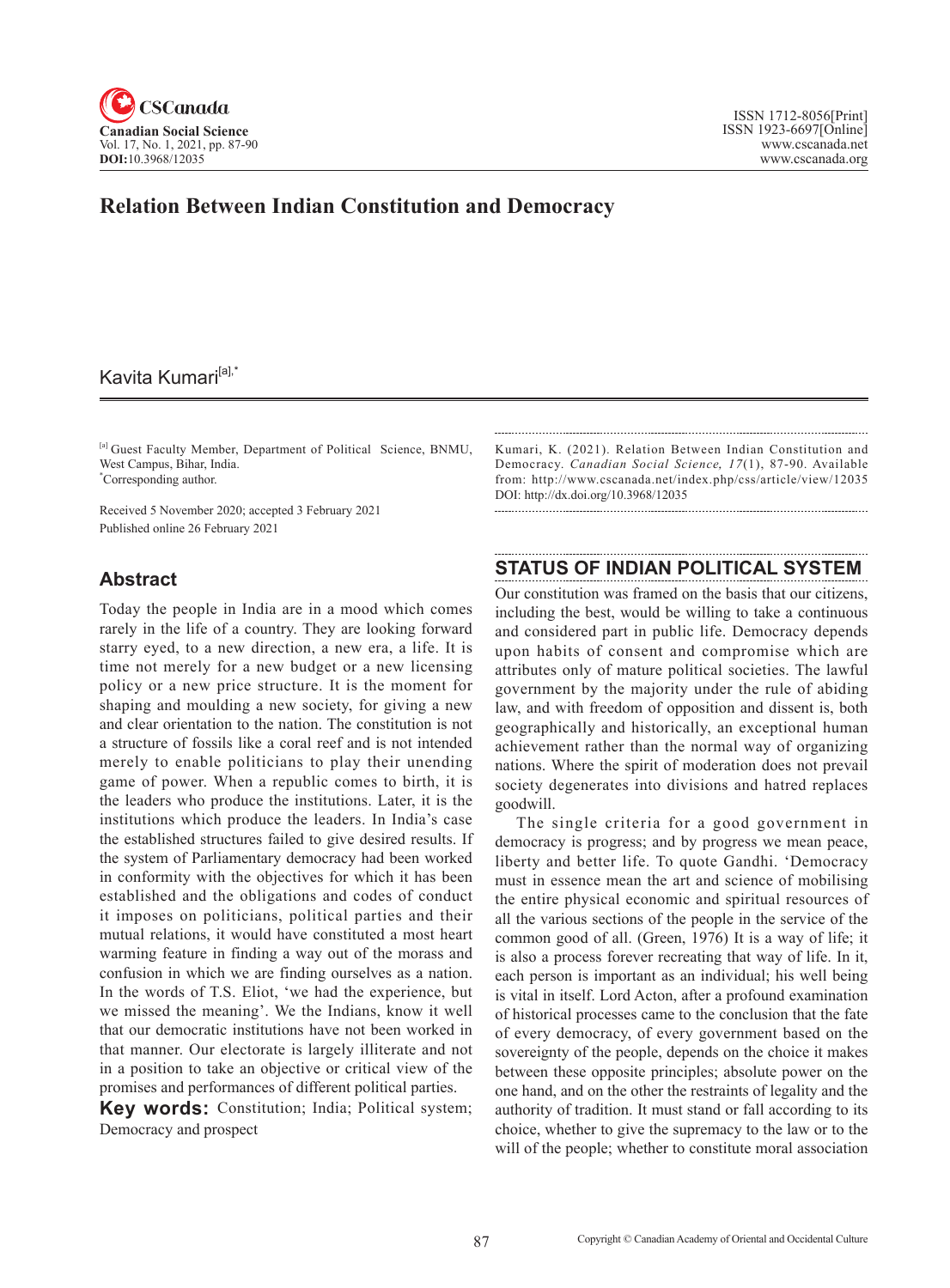maintained by duty or physical one kept together by force. (Palkhivala, 1984)

Without doubt, the constitution of India is one of the best ever devised by the ingenuity of men who were engaged in the task. But while piloting the Constitution Bill Dr. Ambedkar said, I feel that, however good the constitution may be it is sure to turn out bad if those called upon to work it happen to be a bad lot. However bad a constitution may be, if those who are called upon to work it happen to be a good lot, it will turn out to be good'. The constitutional structure of the world's newest and largest democracy as held by Sachchidananda Sinha, Provisional Chairman of the Constituent Assembly, that it all may Perish in an hour by the folly, corruption or negligence of its only keepers, 'The People'. These prophetic words came true. The foundations of the constitution have been shaken by the folly of the people, the corruption of our politicians and negligence of the elite. In the last fifty years, we have reduced the noble processes of our constitution to the level of a carnival of claptrap, cowardice and chicanery. Just as it is not enough to import the latest technology if a country lacks the scientific temper and skills to harness it, so the Parliamentary system too can become arid if members of Parliament, on both sides of the political divide, continue to display a lack of democratic temper. The essence of Parliamentary democracy lies in the tolerance of dissent and a willingness to hear and even heed a point of view contrary to one's own. (Singh, 2011)

#### **DEMOCRATIC FEATURES OF NEHRU ERA**

The democratic system so established certainly worked well for a number of years. Jawaharlal Nehru's idea on democracy can best be attributed to his submission to the objective laws that led him to realise the direction of the historical process, to understand as an objective and progressive course of events proceeding from the lower to higher. He proceeded to his political work not with the approach of a religious one, but went ahead scientifically, trying to bring it into line with the general objective of course of history and subjugate it to progressive trends. Nehru played a very significant role in order to strengthen political institutions under the framework of the Indian constitution. The adoption of the constitution in its secular spirit during the years of strife and communal tension was itself a dashing step taken under his leadership. (Malhotra, 1980) He was one of those great democrats who believed in democracy as a political system allowing the peaceful play of power, the adherence by the 'outs' to decisions made by the 'ins' and the recognition by the 'ins' of the rights of the 'outs'. (Singh, 1986) It was an inherent virtue of Nehru that he always gave the opposition an opportunity to express its view. In his opinion, the end of

Parliamentary democracy should be the maximum good of the people and to this end, he was opposed to delaying and complicated procedures, since parliamentary institutions reflect the character of the people, he laid emphasis on the purity of means and ends under this system.

In an initial and experimental manner, we have accepted and dealt with this great world-moving force of man-on-the-March, which is democracy. We are aware that such experiment in democracy is sure to bring about revolutionary changes in our individual and social life. However, the founding fathers of the Indian republic, too, had their own fears of the future of democracy, given the backlog of the problems. They grafted a democratic political system on to a society which was in dire need of fundamental reform in the shortest possible time. It was the faith and the hope of the fathers that in India democracy would not only survive but that through it the necessary social changes would also occur. (Lipset, 1983) To sustain democratic institutions, in general, what is required, is a political society which shares their underlying values and constantly manifests commitment to them in its own political activities. Only such a political society can ensure the operation and survival of the democratic processes.

Democracy is meaningful only to the extent it leads to the participation of the people. Sensing the dangers of democracy in India, Jayaprakash Narayan felt that unless democratic system involves masses in its working the ideals of freedom, equality and justice could not be achieved. Following the view of Harold Laski, he, in his paper published in 1959 entitled 'The Reconstruction of Indian polity,' held that the worth of democracy must be judged by the amount of voluntary activities within it. It is not the formal institutions like Parliament, assemblies, elected governments which constitute democracy. It must live in the life of the people. Rejecting the theory of parliamentary democracy with multi-Party system, he advanced the system of Partyless democracy of participatory democracy. For practical purpose and in order that the people might participate in the government, the government must be brought as near to the people as possible. This would require a thorough going system of political and economic decentralisation.

Nehru did not confine his opinion to the realm of politics alone but the arena of economy was not out of his reach. He considered that political democracy by itself is not enough except that it may be used to obtain a gradually increasing measure of economic democracy. Nehru believed in industrialisation and a strong industrial base. The Russian five year plans and the progress made in that country had a great impact on the mind of Nehru. Though he was impressed by Russia's economic progress he was against the dictatorial form of rule. Therefore, he was for a mixed economy and a good deal of progress was achieved but during his economic period he invested more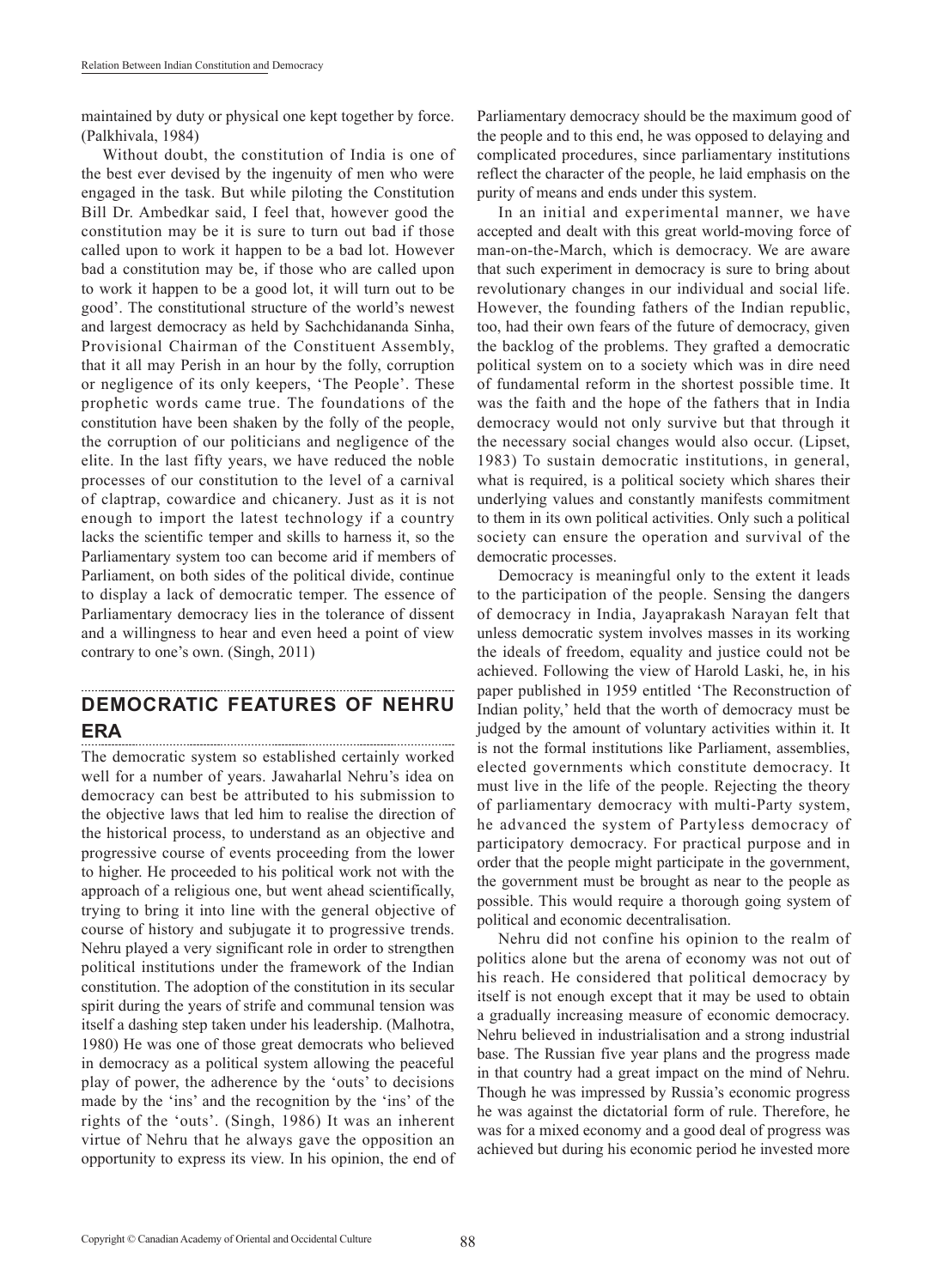in industry. More emphasis was laid on industry than agriculture.

Modernisation as sought by Nehru by its very nature promotes contradictory tendencies. It involves advances and retreats, hope and despair, determination to push forward and desire for escape into the past. Inevitably, India, too has experienced such contradictory pulls. Though it has moved too far on the road to modernisation to turn its back on it, it has marked time again and again. The Indian intelligentsia was full of confidence and believed that the country would industrialise rapidly and move into an era of distributive justice without going through any hardships of primitive accumulation of capital. Nehru in the fifties represented this hope and innocence. He himself was convinced that the Indian economy could reach the take off stage in a decade or two.

The lack of authority, order and discipline can adversely affect economic development as well. And as the economy becomes sophisticated, it becomes highly vulnerable to disruption. Modern agriculture, for example, needs a steady supply of power, diesel, fertilizers and pesticides, an assured market and remunerative prices. In the fifties, we had many eminent men in public life who were every inch a gentleman. In the sixties we had many public figures who were every alternate inch a gentleman. Unfortunately, in the seventies we have an unacceptably large number of politicians who are no inch a gentleman. (Somjee, 1979) Therefore, by the end of Nehru era, this economic optimism had begun to give way to serious doubts. The sixties and seventies saw grave economic difficulties. From the mid-sixties onwards, with the 1965 Indo-Pakistan war, the massive IMF – enforced devaluation of the rupee soon after and the terrible drought that ravaged the land, it was clear that the system which had seemed hitherto to be sailing in tranquil waters, had entered a turbulent sea. It was only aroused this time that the rumblings of a system beginning to come under socio-economic stress were first quite clearly heard. Politically the most significant manifestation of this gathering crisis appeared in 1967 elections which saw the once unassailable Congress Party lose out to a motely assemble of opposition parties in a number of northern states.

All this was perhaps too good to last, though it did not last for well over a decade. Despite the scientific temper he had for the country, he was a poor judge of men, and therefore, he could not distinguish between real friends and sycophants. In the later phase of his life he took the support of undesirable elements to remain in power. Though he was popular with the masses he did not take action against vested interest which exploited the masses. He did not mind taking funds from anti – social elements. The Congress Party started accepting black money for elections during his time. Though soft, he was not always straightforward in dealing with his colleagues. The

kamaraj Plan was contrived to ease out some persons he disliked. His 'soft pedaling' of corruption had a disastrous effect on public morals. Nehru admitted the facts of public life then prevailing and said, 'Unhappily during the war and afterwards various types of corruption have grown. Controls have added to them and general standards fallen, both in government servants and in the public. Black marketing in India is not merely an individual offence, but a social evil. There can be no two opinions that adequate measures should be taken to check and end this degradation of our public life. (Paklkhivala, 1984)

### **SYSTEMIC PROBLEMS AFTER NEHRU**

Indira Gandhi took over the reigns in this hopeless political and economic situation and soon gave way to hope and confidence. She used morally dubious and politically skillful tactics, nationalised the major Indian banks, abolished the princes privilege and launched a radical sounding populist, peronist style 'garibi hatao' programme. In addition as the Nehru era drew to a close, the Indian intelligentsia had more or less taken shape of the larger society and it was badly divided. As such, its commitment to national integration and a strong central authority had become feeble. Large sections of intelligentsia were opposed to her primarily because she stood for a strong centre which was a dangerous approach. As a result, the elite and the newly displaced groups began to lose confidence in the efficacy of the system. Some individuals and groups attempted to provide leadership to the alienated millions and to meet their need for escape. While some of them advocated a drastic revision of the constitution or brand new constitution as if the constitution had stood in the path of economic progress, others offered populist and radical solutions. They struck a sympathetic chord even in the elite, which though committed to and part of the slow moving democratic process, was looking for quick solutions to complex problems.

The five-fold oil price rise by OPEC countries at the end of 1973 and the energy crisis it precipitated was for the Indian economy the last straw on the camel's back. By then the system was in deep crisis. Industry was in recession, the level of investment had fallen, successive droughts had lowered agricultural productivity, traders had began to cash in on, shortages and the consequent black market in a wide range of commodities from steel and cement to edible oil and food grains. Hard pressed by this array of hostile economic forces, large sections of the population stepped up their demands on the system at the very moment when it was least able to meet them. Since 1947 tremendous social forces with the most far reaching implications had been at work in the cities and in the countryside. Development often means discontent. It is only when relatively stable societies are sought to be changed rapidly and profoundly that they begin to